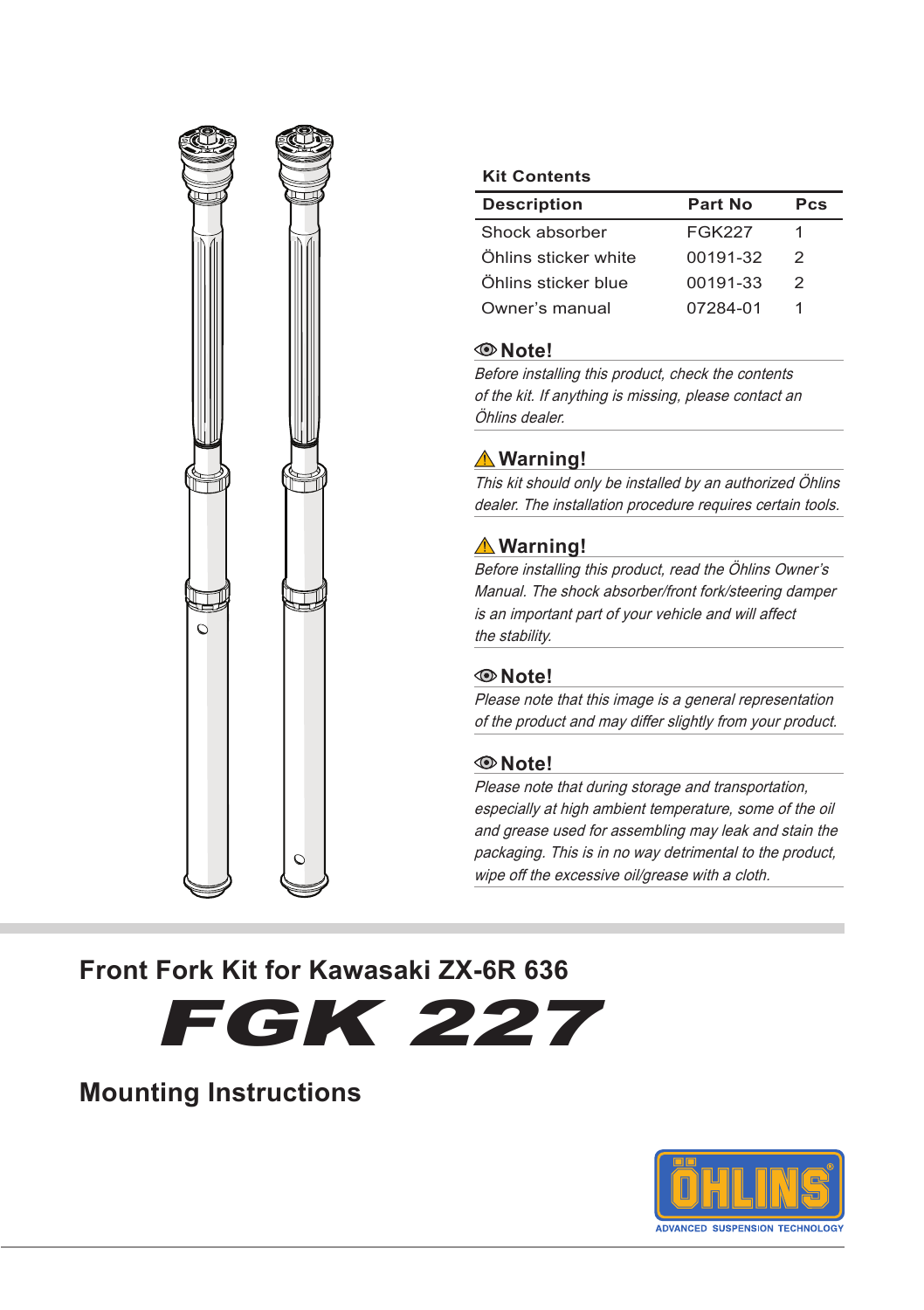# **MOUNTING INSTRUCTIONS**

### **Note!**

The front fork is a very important part of the vehicle and will therefore affect the stability.

### **Note!**

Read and make sure that you understand the information in this manual before you use this product. If you have any questions regarding installation or maintenance please contact your nearest Öhlins dealer.

### **Note!**

Öhlins Racing AB can not be held responsible for any damage to the front fork, vehicle, other property or injury to persons, if the instructions for installing and maintenance are not followed exactly.

### **Warning!**

This product was developed and designed exclusively for a specific vehicle model and should only be installed on the intended vehicle model in its original condition as delivered from the vehicle manufacturer.

 $\triangle$  After installing this product, take a test ride at low speed to make sure that your vehicle has maintained its stability.

### **Note!**

When working on this product, always consult your Vehicle Service Manual.

### **Note!**

This Manual should be considered as a part of the product and should therefore accompany the product throughout its life cycle.

## Safety Symbols

In this manual, mounting instructions and other technical documents, important information concerning safety is distinguished by the following symbols:

The Safety Alert Symbol means: Warning! Your safety is involved.

### **Warning!**

The Warning Symbol means: Failure to follow warning instructions can result in severe or fatal injury to anyone working with, inspecting or using the front fork, or to bystanders.

### **Caution!**

The Caution Symbol means: Special precautions must be taken to avoid damage to the front fork.

### **Note!**

The Note Symbol indicates information that is important regarding procedures.

© Öhlins Racing AB. All rights reserved. Any reprinting or unauthorized use without the written permission of Öhlins Racing AB is prohibited. Printed in Sweden.

# **TOOLS**



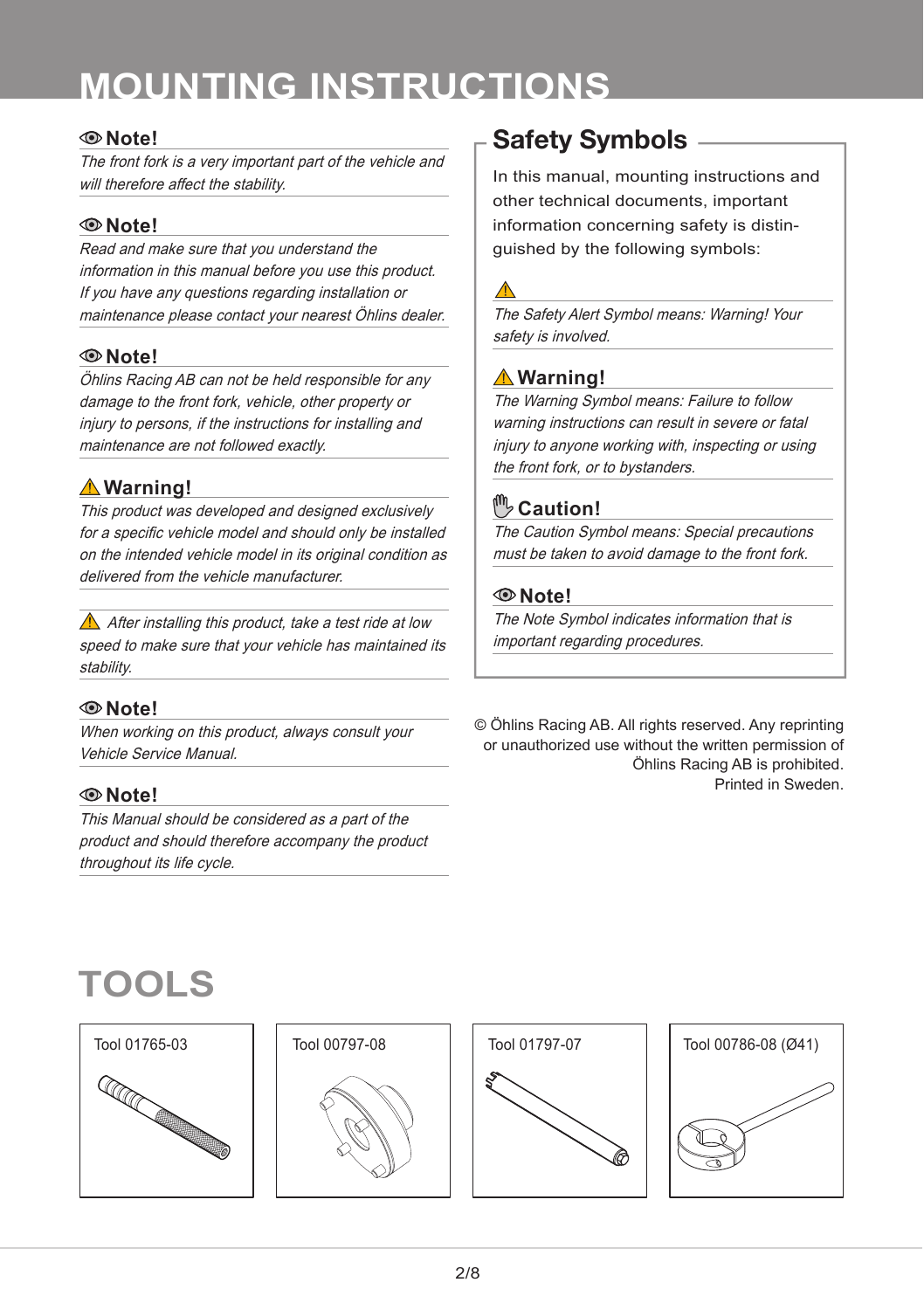# **1 - REMOVE ORIGINAL FRONT FORK**

### **Warning!**

It is advisable to have an Öhlins dealer install the shock absorber/front fork/steering damper.

### **Warning!**

If working on a raised vehicle, ensure it is securely supported so that it will not tip.

### **Note!**

Before mounting this product clean the vehicle thoroughly.

### **Note!**

When working on this product, always see the Vehicle Service Manual for vehicle specific procedures and important data.

### **1.1**

Put the motorcycle on a workstand so that the front wheel barely touches the ground.

### **1.2**

Remove the front fender, the brake calipers and the front wheel.

### **1.3**

Release the spring preload.

### **1.4**

Loosen the upper triple clamp by loosening the screws.

### **1.5**

Loosen (do not remove) the top cap ½ turn.

#### **1.6**

Loosen the lower triple clamp by loosening the screws.

### **1.7**

Remove the front fork legs from the triple clamps.

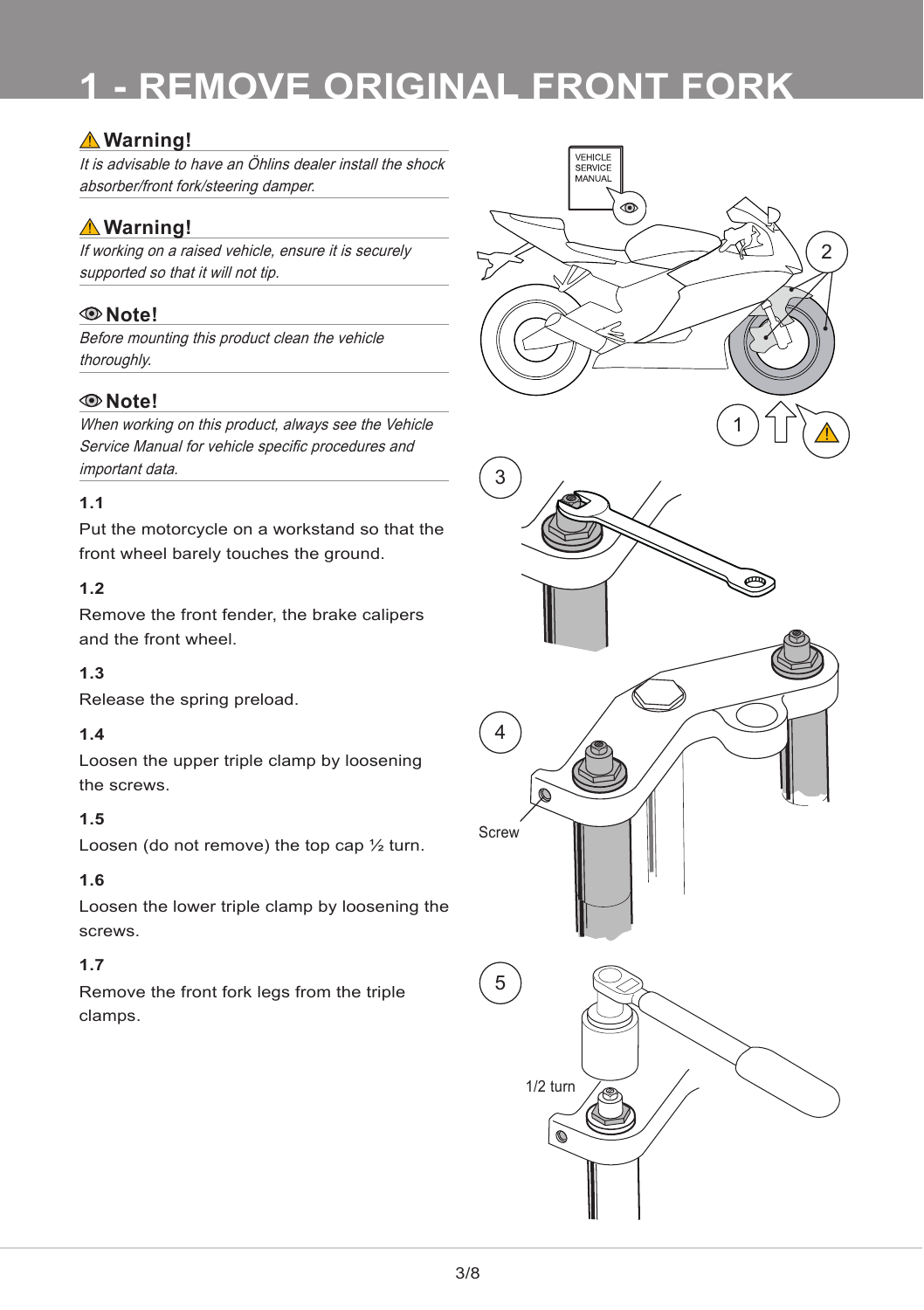# **2 - DISASSEMBLE ORIGINAL FORK**

### **2.1**

Loosen the top cap from the outer tube.

### **2.2**

Pull down the outer tube.

### **2.3**

Remove the top cap by loosening it from the shaft. Use appropriate tool according to your vehicle service manual.

### **2.4**

Loosen the seal head from the steel tube to remove the cartridge. Use appropriate tool according to your vehicle service manual.

### **Caution!**

Make sure that the lose parts will not fall out when draining the fork leg.

### **2.5**

Drain the fork leg from oil. Remove the spring and surrounding parts from the fork leg.

### **2.6**

Loosen the steel tube lock screw at the fork bottom.

### **Caution!**

If the lock screw is not removed the steel tube will be damaged

### **Note!**

Use a heat gun to soften the Loctite between the lock screw and the fork bottom.

### **2.7**

Push the outer tube as far up as possible. Use tool 00786-05, install it close to the outer tube. Loosen the steel tube from the fork bottom.

### **Note!**

Use a heat gun to soften the Loctite between the steel tube and the fork bottom.

### **Note!**

Do not remove tool 00786-05 from the steel tube. You will need it to reinstall the steel tube.

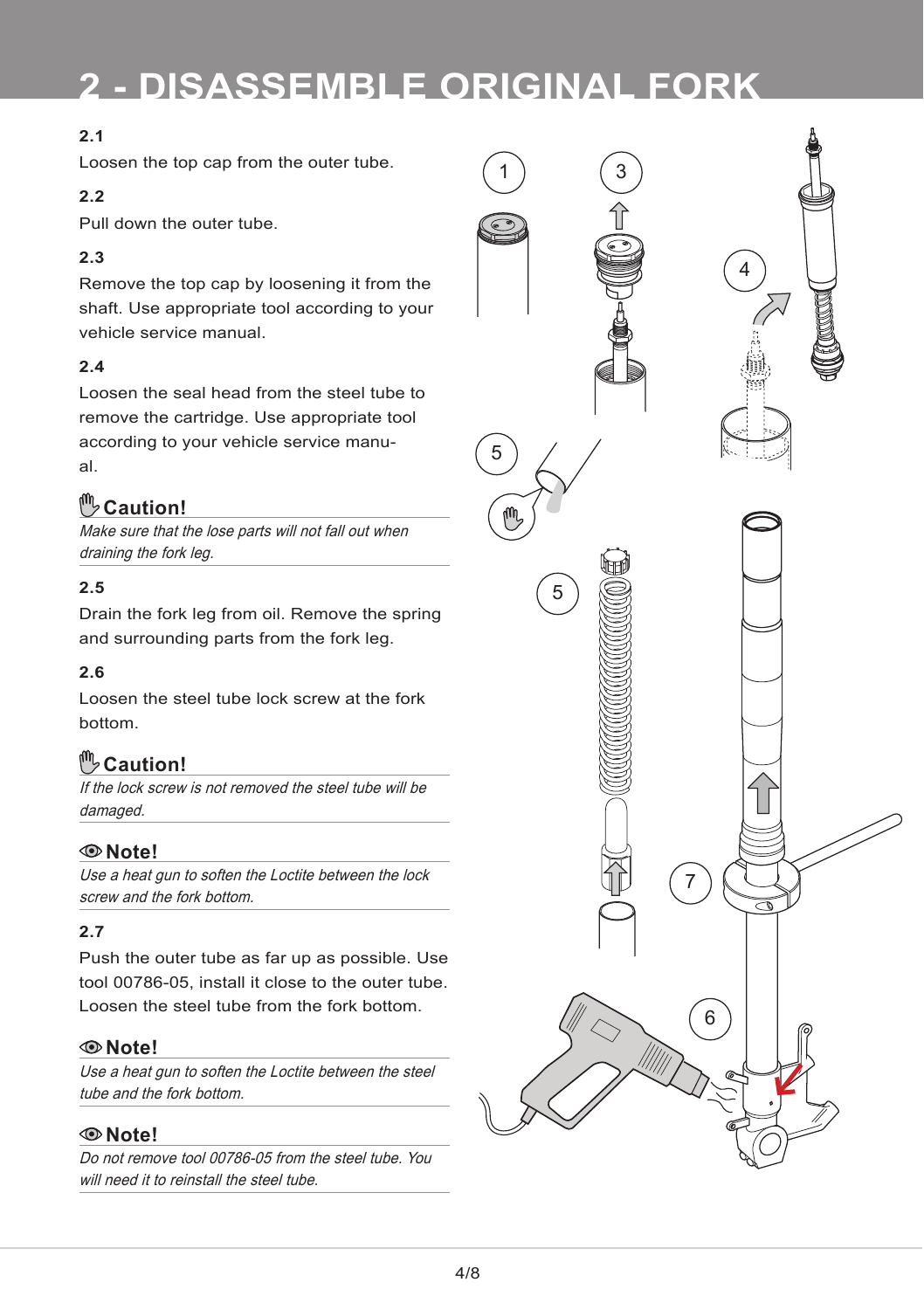# **2 - DISASSEMBLE ORIGINAL FORK**

### **2.8**

Remove the o-ring and the steel washer from the fork bottom.

### **Note!**

The steel washer will not be used for the Öhlins kit and shall therefore not be reinstalled.



# **3 - INSTALL ÖHLINS FRONT FORK KIT**

### **Caution!**

Work with only one fork leg at a time. Do not mix the parts.

### **Caution!**

The front fork kit is divided into one compression cartridge and one rebound cartridge.

### **Important:**

- ► Install the cartridge marked *Reb* (Rebound) in the right side fork leg.
- ► Install the cartridge marked *Comp*
- (Compression) in the left side fork leg.

### **3.1**

Remove the top cap.

### **3.2**

Remove the spring support and the preload tube.

### **3.3**

Remove the cylinder tube from the cartridge.

### **Caution!**

Be careful not to damage the piston ring.

#### **3.4**

Loosen the steel adaptor from the cylinder tube's adaptor.

### **3.5**

Install the steel adaptor.

### **Note!**

Make sure to install the adaptor correctly. See figure.

### **Note!**

The original steel washer (Removed in step 2.8) shall not be reinstalled.

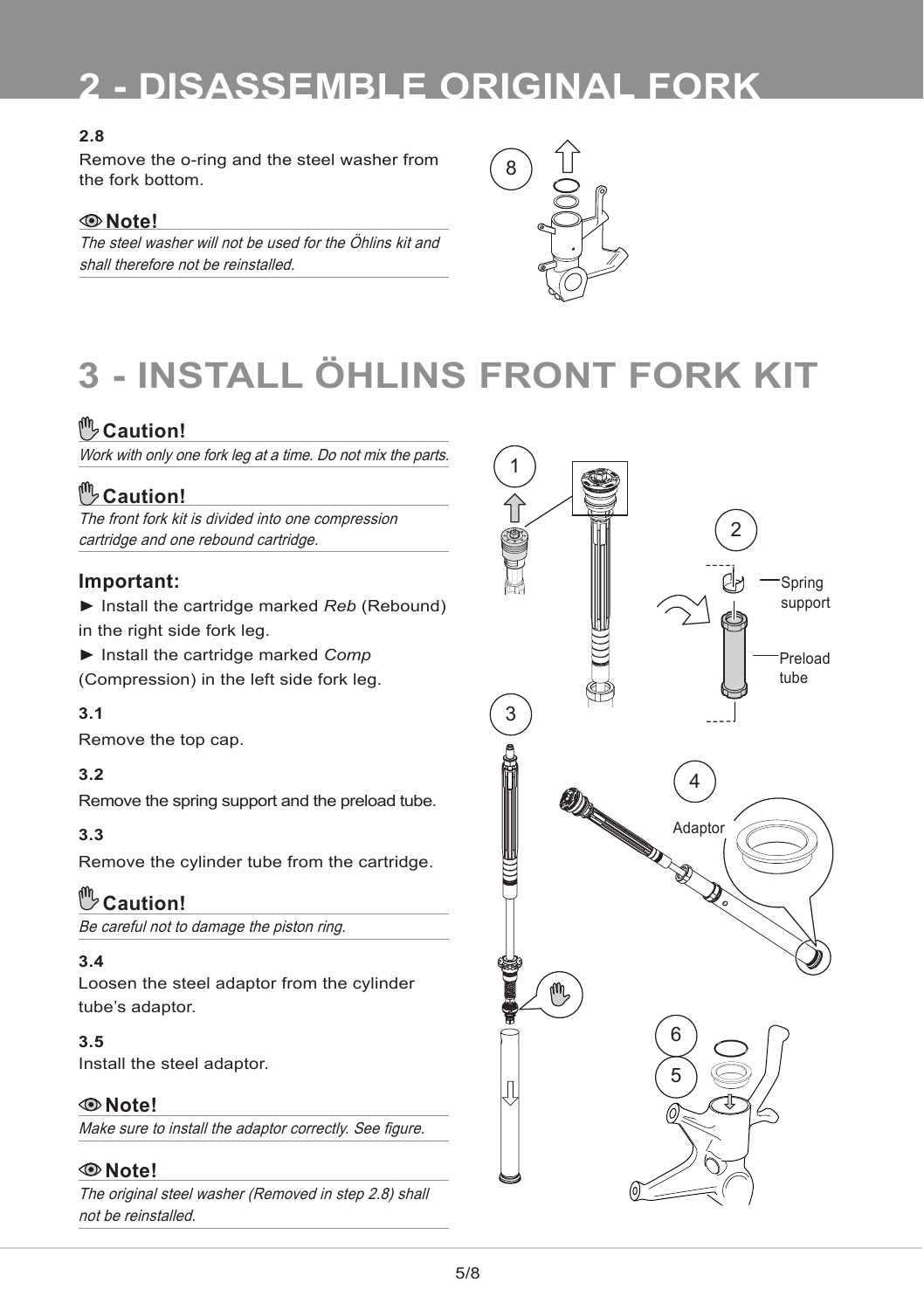# **3 - INSTALL ÖHLINS FRONT FORK KIT**

### **3.6**

Apply red grease on the original o-ring and install it into the fork bottom.

### **3.7**

Reinstall the steel tube. Loctite 2701. Tightening torque 130 Nm.

### **3.8**

Reinstall the steel tube lock screw. Loctite 2701. Tightening torque 3 Nm.

### **3.9**

Put the cylinder tube carefully into the fork leg. Use an extended 17 mm allen key to tighten the cylinder tube's adaptor to the steel adaptor.

Loctite 243 (on the adaptor thread) Tightening torque 40 Nm.

### **Caution!**

Be careful not to damage the inside of the cylinder tube when tightening with the extended allen key.

### **3.10**

Pour 0,5 litre Öhlins Front Fork fuid into the fork leg.

### **3.11**

Put the cartridge carefully in the fork leg. Tighten to the cylinder tube with tool 01797-07. Apply red grease on the seal head thread. Tightening torque 20 Nm.

### **Caution!**

Make sure that the piston ring is in its correct position and be careful not to damage it.

### **3.12**

Open the compression and the rebound adjuster fully. Install the top cap directly to the shaft extension (No spring or preload tube). Pull up the outer tube and tighten it to the top cap. Handtighten only.

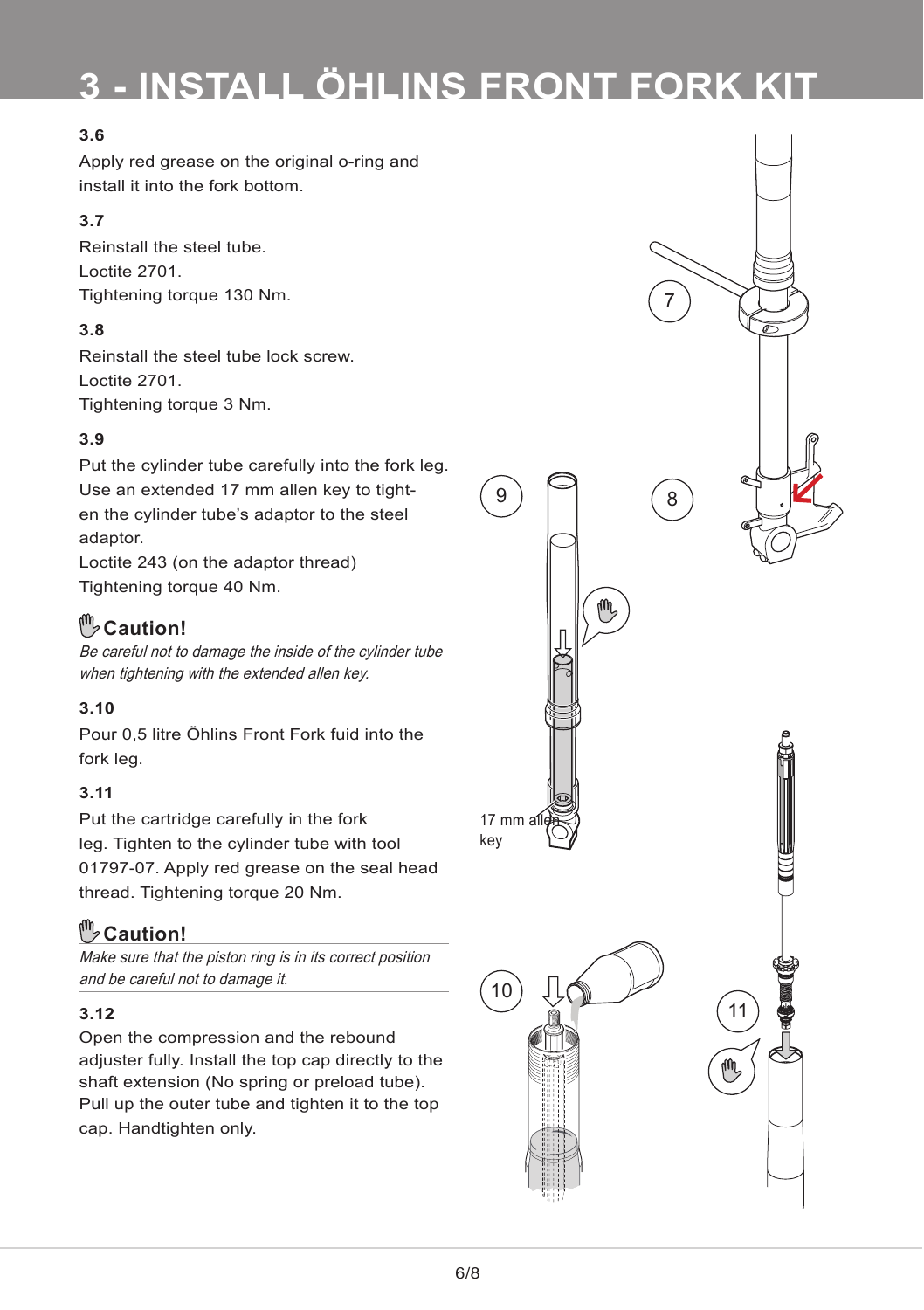# **3 - INSTALL ÖHLINS FRONT FORK KIT**

### **3.13**

Pump out all air from the cartridge by pulling the outer tube up and down 10-15 times.

### **3.14**

Remove the top cap from the fork leg.

### **3.15**

Make sure the shaft assembly is in the bottom of the fork leg and that the outer tube is in its bottom position. Measure the oil level with a ruler. See set-up data and oil level-force diagram in this folder.

### **3.16**

Fasten tool 01765-03 on the top of the shaft extensioner, install preload tube,spring and upper spring support by leading them over the tool. See the Owner's Manual for available springs.

#### **3.17**

Pull up the shaft assembly and grab the spring support with a 19 mm wrench.

### **3.18**

Make sure that the comp/rebound adjusters are fully open before installing the top cap. Remove the pull-up tool and install the top cap to the shaft extensioner. Torque 15 Nm.

#### **3.19**

Pull up the outer tube. Make sure the fork leg is in a fully extended position. Use tool 00797-08 to tighten the top cap to the outer tube. Tightening torque 10 Nm.

### **3.20**

Set the spring preload, rebound and compression adjusters according to adjustments and set-up data in this manual.

#### **3.21**

Install the front fork legs into the triple clamps at the position recommended in set-up data (Fork leg position). Tightening torque: *According to your vehcle service manual.*

### **Note!**

Measure the fork leg extension from the upper triple clamp to the top of the outer tube.